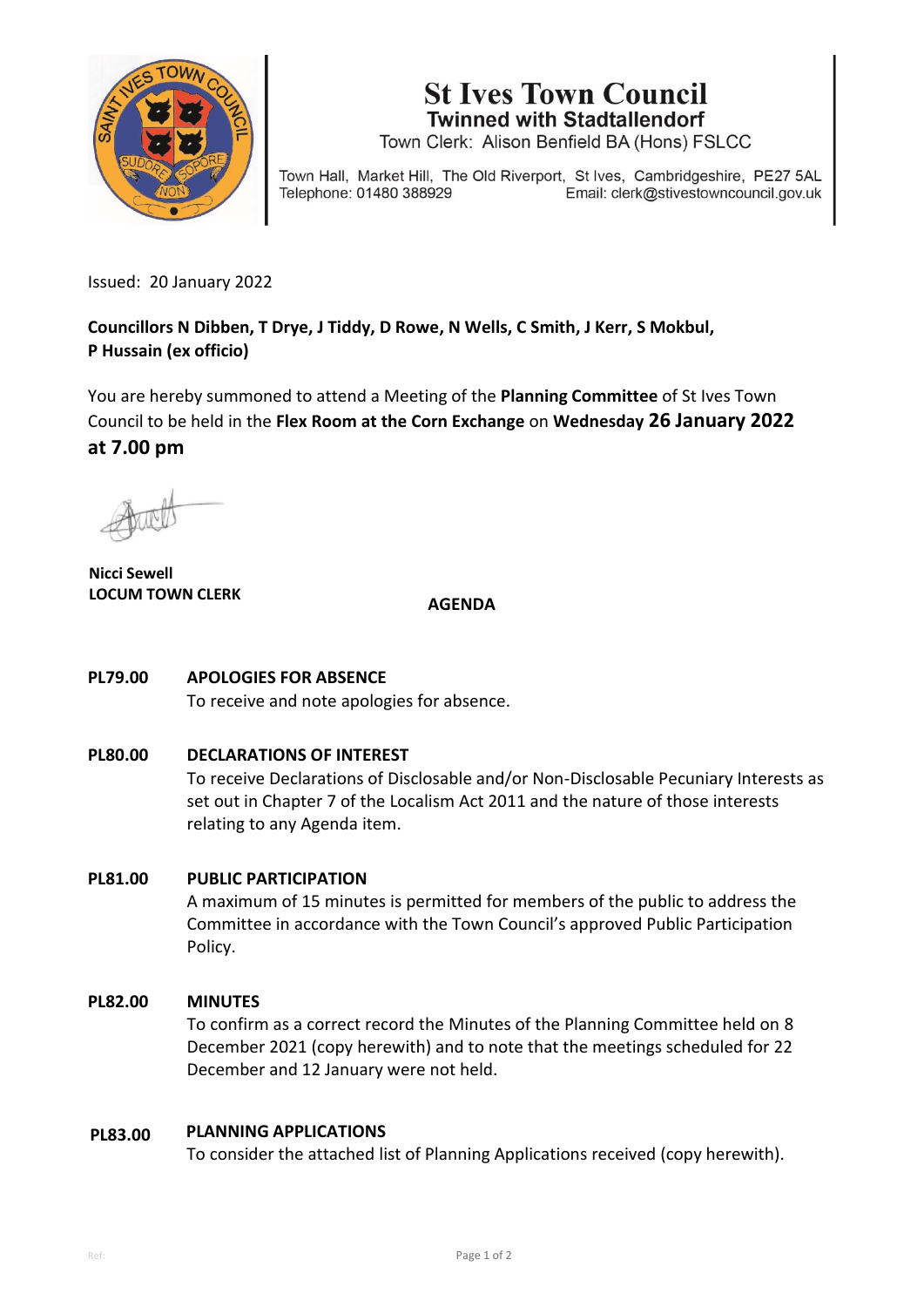# **PL84.00 DEVELOPMENT MANAGEMENT COMMITTEE**

To receive information (if any) relating to St Ives.

# **COVID INFORMATION**

*All of our meetings are conducted following Covid guidelines. IT WOULD BE APPRECIATED IF MEMBERS AND MEMBERS OF THE PUBLIC WOULD WEAR MASKS WHEN ATTENDING.*

*To view our policy please visit [www.stivestowncouncil.gov.uk](http://www.stivestowncouncil.gov.uk/)*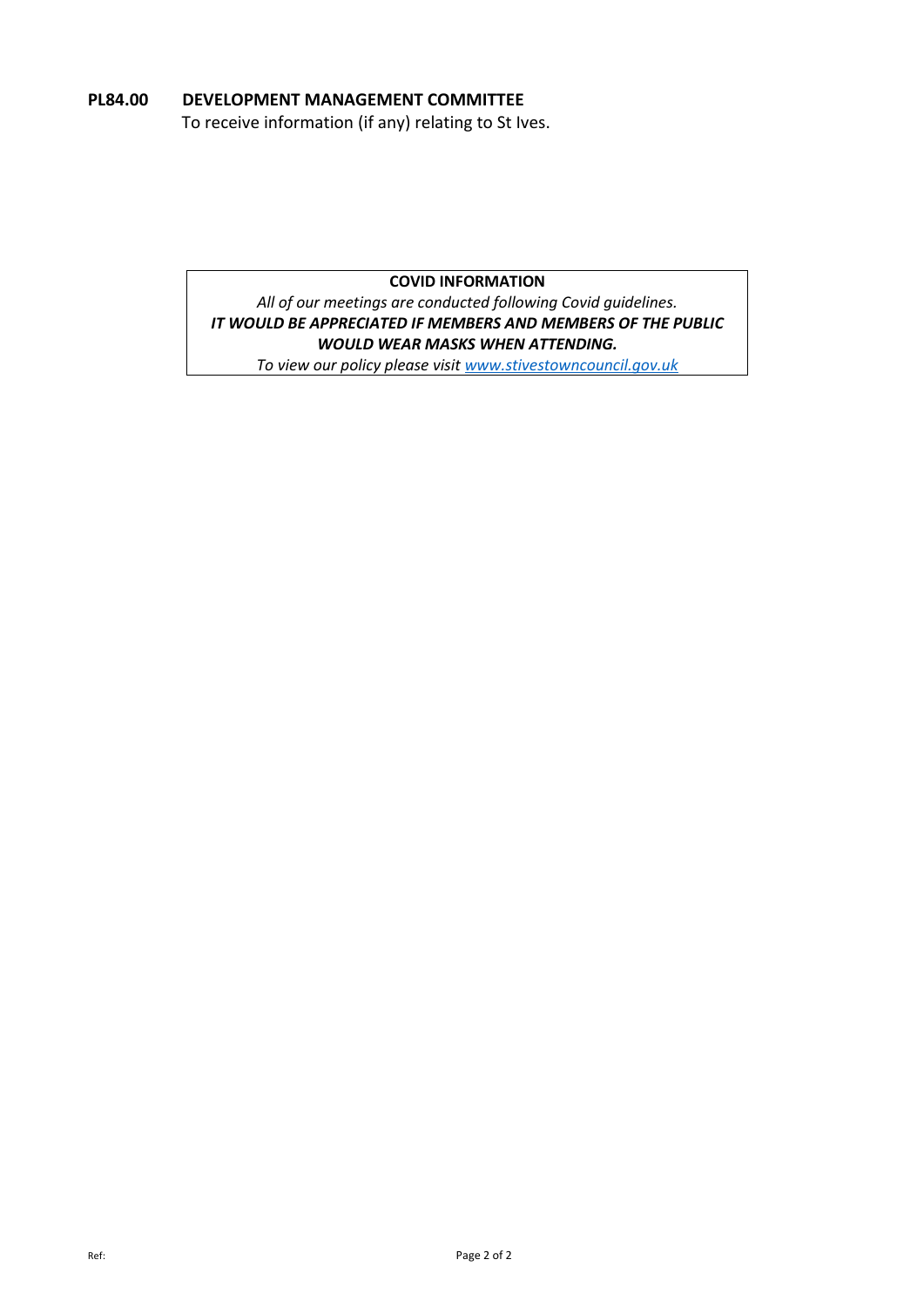# **Minutes of the Meeting of the Planning Committee of St Ives Town Council held in the Town Hall on Wednesday 8 December 2021**

# **Present:**

Chairman: Councillor N Dibben

Councillors: J Tiddy, N Wells, J Kerr, P Hussain (ex officio)

# **In attendance:**

Locum Clerk: N Sewell Democratic Officer: S Rawlinson

### **PL71.00 APOLOGIES**

Apologies for absence were received from Councillors T Drye and C Smith (both personal) and D Rowe (business commitment).

**PL72.00 DECLARATIONS OF INTEREST** None.

### **PL73.00 PUBLIC PARTICIPATION**

The Civic Society of St Ives made the following comments:

**PL77.00 - Proposals for Canoe business on The Quay -** Our thoughts and comments remain as the previous meeting. I understand that during the later meeting of the Amenities Committee the proposer was advised that a planning application to HDC is the correct way to seek permission. The new note seems to have been made to the Town Council, notwithstanding that advice. The Society consider that planning and LBC applications to HDC are required for any development on The Quay.

**21/02491/LBC – The Coach House -** The Society will welcome confirmation from the applicant that all fixing screws will be positioned into mortar, leaving brickwork undamaged.

### **PL74.00 MINUTES**

**RESOLVED:** that the Minutes of the Planning Committee held on 24 November 2021 are confirmed as a correct record and signed by the Chairman.

### **PL75.00 SAWTRY WAY**

Members were in receipt of letter from Community Roadwatch requesting support for maintaining the 40 mph speed limit on Sawtry Way.

Members agreed that this was a dangerous stretch of roadway and should continue to have a 40 mph limit along its length.

**RESOLVED:** that a letter be sent to Community Roadwatch, copied to County Highways, supporting the 40 mph limit.

# **PL76.00 PLANNING APPLICATIONS**

Consideration was given to the following applications: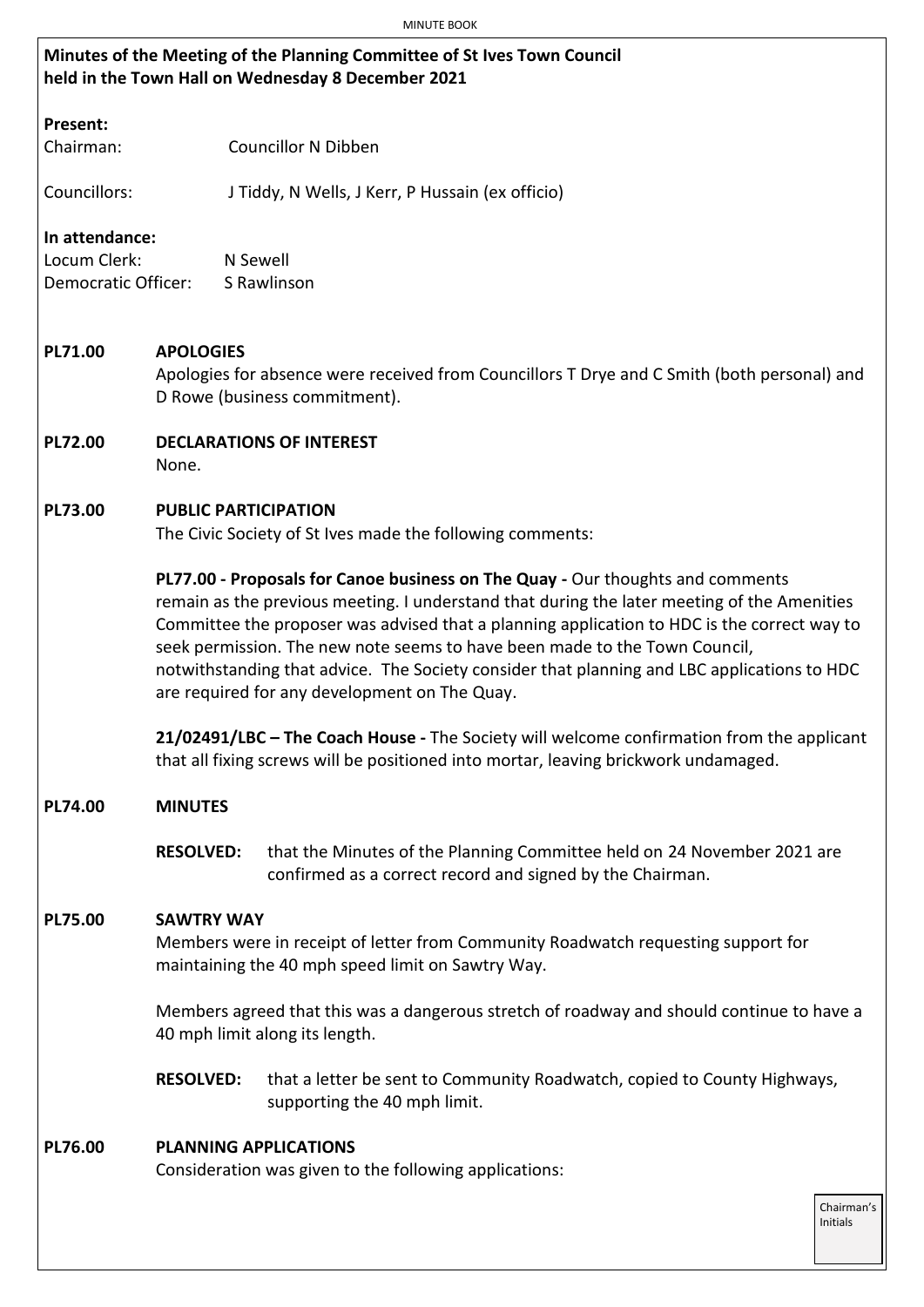|                | PL76.01        | 21/02491/LBC<br>Display of 3 x Bull Nose Frame Aluminium Address Signs for 4 x apartments<br>within The Coach House<br><b>The Coach House</b><br>9 The Broadway<br><b>St Ives</b> |                                                                                                                                                            |  |
|----------------|----------------|-----------------------------------------------------------------------------------------------------------------------------------------------------------------------------------|------------------------------------------------------------------------------------------------------------------------------------------------------------|--|
|                |                | <b>RECOMMENDATION:</b>                                                                                                                                                            | <b>Approval Subject to</b><br>The fixings being located in the mortar to avoid<br>brickwork damage                                                         |  |
|                | <b>PL76.02</b> | 21/02508/LBC<br>23 West Street<br><b>St Ives</b>                                                                                                                                  | Replacing timber windows to slim double glazed timber windows                                                                                              |  |
|                |                | <b>RECOMMENDATION:</b>                                                                                                                                                            | <b>Approval</b><br>Appropriate replacement windows on a listed<br><b>Building</b>                                                                          |  |
|                | PL76.03        | 21/02518/FUL<br><b>6 Windsor Close</b><br><b>St Ives</b>                                                                                                                          | Second storey extension over existing garage (revised application following<br>19/02183/HHFUL with additional window to rear elevation second storey wall) |  |
|                |                | <b>RECOMMENDATION:</b>                                                                                                                                                            | <b>Approval</b><br>Appropriate modification to previous plan                                                                                               |  |
|                | PL76.04        | 21/02564/FUL<br>21 Pettis Road<br><b>St Ives</b>                                                                                                                                  | Garage conversion and front porch with external storage                                                                                                    |  |
|                |                | <b>RECOMMENDATION:</b>                                                                                                                                                            | <b>Approval</b><br>Appropriate design.<br>In keeping with others in the neighbourhood                                                                      |  |
|                | PL76.05        | 21/80364/COND<br>(Bio Enhancements)<br>1 Wiggin Hill<br><b>Old Ramsey Road</b><br><b>St Ives</b>                                                                                  | Conditional Information for 20/01116/FUL: C6 (Hard and Soft Landscaping), C8                                                                               |  |
|                |                | <b>OBSERVATION:</b>                                                                                                                                                               | No further comment on this application                                                                                                                     |  |
| <b>PL77.00</b> | from The Quay. | <b>CANOE BUSINESS ON THE QUAY</b>                                                                                                                                                 | Members were in receipt of letter from the proprietor of a canoe business seeking to operate                                                               |  |

Chairman's Initials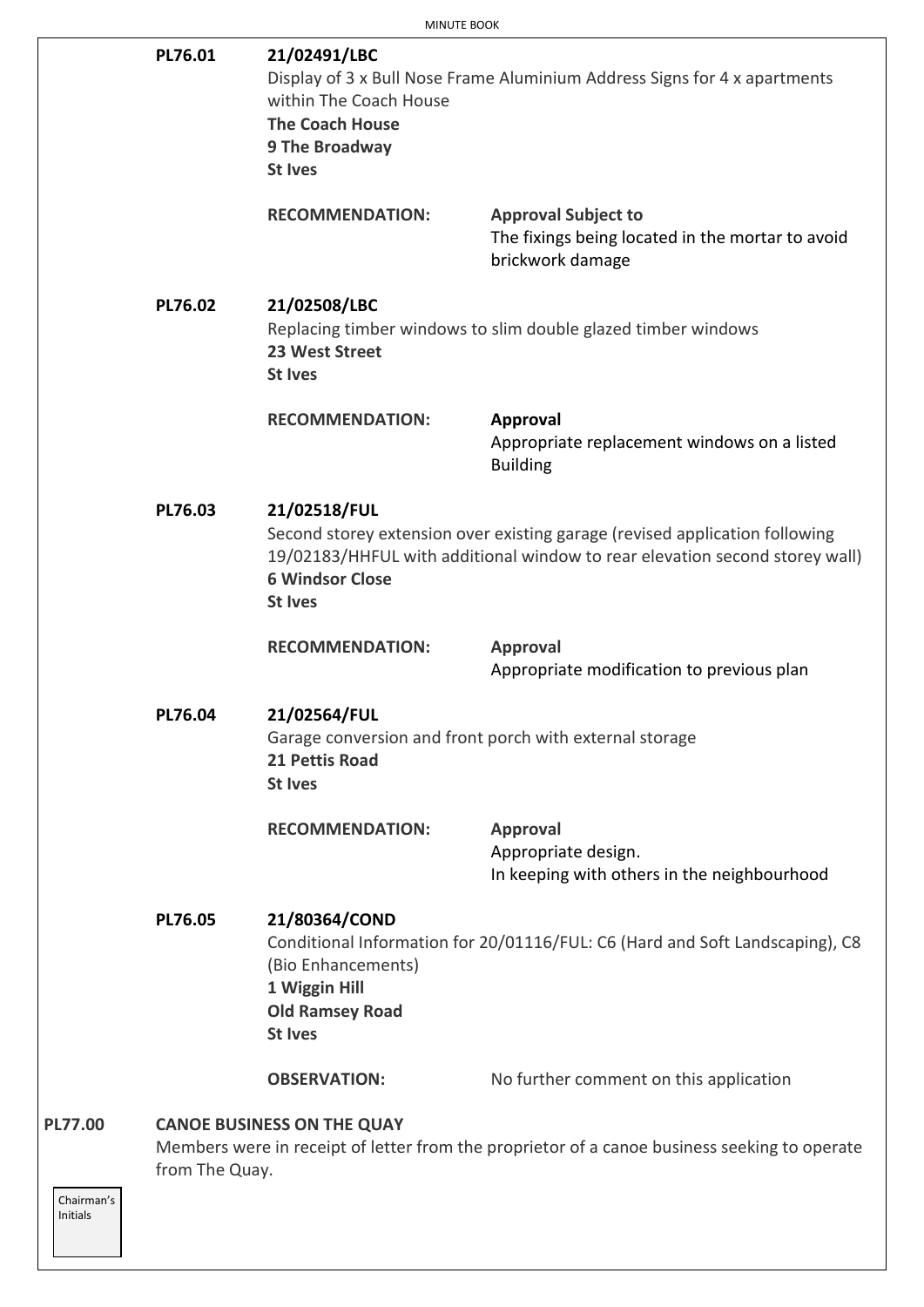A previous letter was received and discussed at the last meeting where it was decided that planning consent would be needed to operate from The Quay, regardless of whether new infrastructure was put in place as this would have an impact on the conservation area.

The Locum Clerk confirmed that the canoe business proprietor had been informed of this.

**RESOLVED:** that the letter be received and noted.

### **PL78.00 DEVELOPMENT MANAGEMENT COMMITTEE**

The Chairman stated that there was a meeting scheduled for 20 December but as the agenda had not yet been published it was uncertain whether there were matters affecting St Ives.

Chairman: Dated: 26 January 2022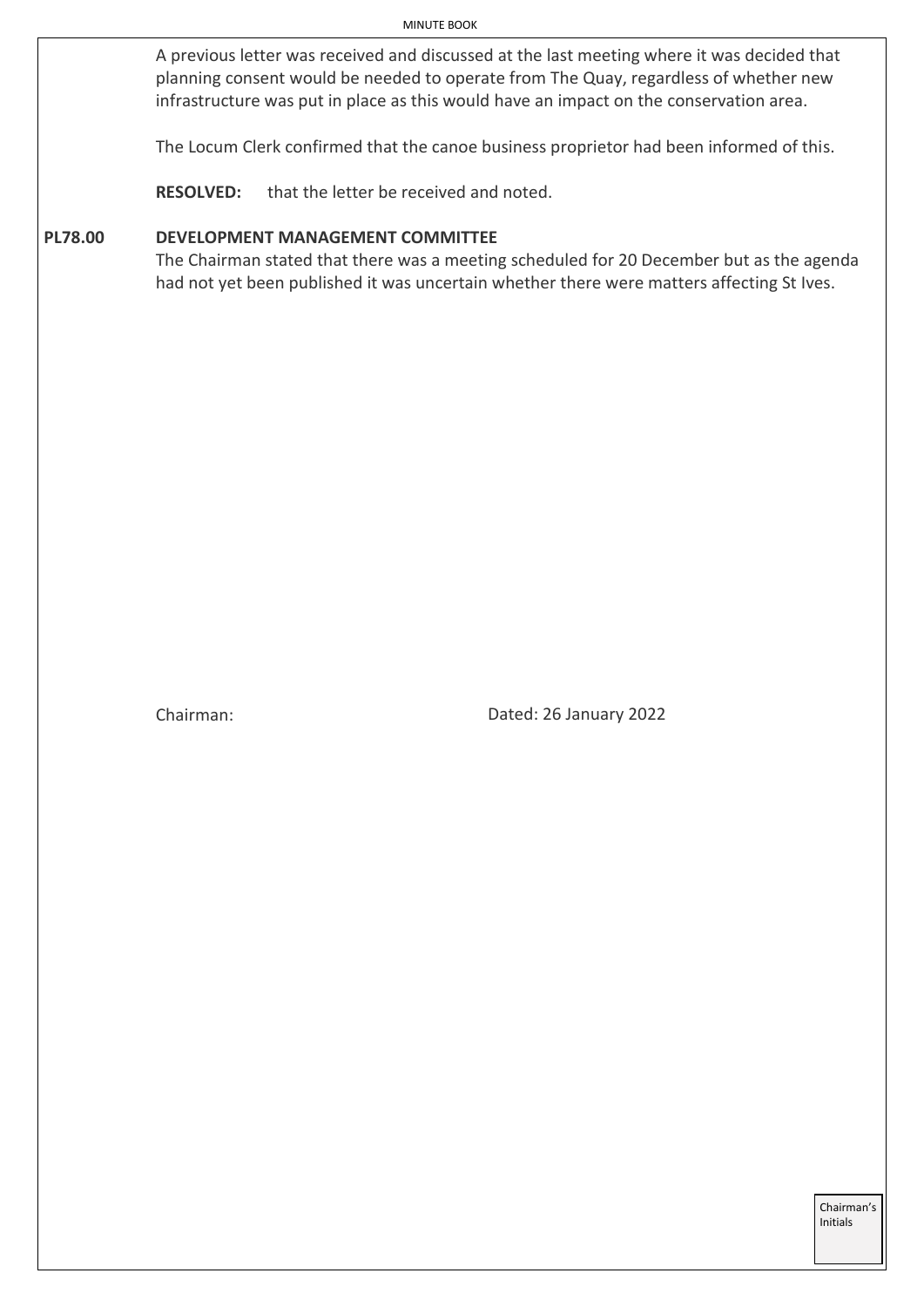# **APPLICATIONS FOR PERMISSION FOR DEVELOPMENT 26 January 2022**

| <b>Application No</b><br><b>Applicant/Agent</b>                                                                                                            | <b>Proposed Development</b>                                                                                                                                                                                                                                                                                                                                                                                                                                            | <b>Link to website</b>                                                                                                                                      | <b>Comments</b> |
|------------------------------------------------------------------------------------------------------------------------------------------------------------|------------------------------------------------------------------------------------------------------------------------------------------------------------------------------------------------------------------------------------------------------------------------------------------------------------------------------------------------------------------------------------------------------------------------------------------------------------------------|-------------------------------------------------------------------------------------------------------------------------------------------------------------|-----------------|
| 19/01320/S73<br>Urban & Civic<br>(Alconbury) Ltd<br><b>David Lock Associates</b><br>50 North Thirteenth<br><b>Street</b><br><b>Milton Keynes</b><br>MK93BP | Variation of conditions 1, 3, 4, 5, 6, 7, 8, 9,<br>10, 11, 12, 13, 14, 15, 18, 20, 24, 26 and<br>28 for application 1201158OUT -<br>Amended wording (see covering letter,<br>appendix 1) and Key Phase Submission -<br>KP <sub>2</sub><br>The Country Park (Hybrid Element)<br><b>Alconbury Weald</b><br><b>Ermine Street</b><br><b>Little Stukeley</b>                                                                                                                | https://publicaccess.hu<br>ntingdonshire.gov.uk/o<br>nline-<br>applications/application<br>Details.do?activeTab=d<br>etails&keyVal=PTT5EV<br><b>IKMGC00</b> |                 |
| 21/01914/LBC<br>Wells & Co<br><b>SR Signs</b><br>12 Wortley Moor Lane<br><b>Upper Wortley</b><br>Leeds<br><b>LS12 4HX</b>                                  | Erection of illuminated and non-<br>illuminated signs to the exterior of the<br>building<br><b>13 Wellington Street</b><br><b>St Ives</b>                                                                                                                                                                                                                                                                                                                              | https://publicaccess.hu<br>ntingdonshire.gov.uk/o<br>nline-<br>applications/application<br>Details.do?activeTab=d<br>etails&keyVal=QY32M<br><b>PIKG3100</b> |                 |
| 21/02028/FUL<br>A Violaris<br><b>Gosling Architects</b><br>173a West End Lane<br>London<br>NW6 2LY                                                         | Re-development of the existing upper two<br>floors of a Class E building in single use,<br>to create 4 no. new self-contained flats<br>and 1 no. maisonette. The proposal<br>includes a rear extension to the 1st floor,<br>a pitched roof window dormer to the rear,<br>and revisions to the ground floor to create<br>an external refuse store and cycle<br>storage. The Class E/ retail space at<br>ground floor is retained<br>15-16 Market Hill<br><b>St Ives</b> | https://publicaccess.hu<br>ntingdonshire.gov.uk/o<br>nline-<br>applications/application<br>Details.do?activeTab=d<br>etails&keyVal=QYTB4H<br><b>IKGF200</b> |                 |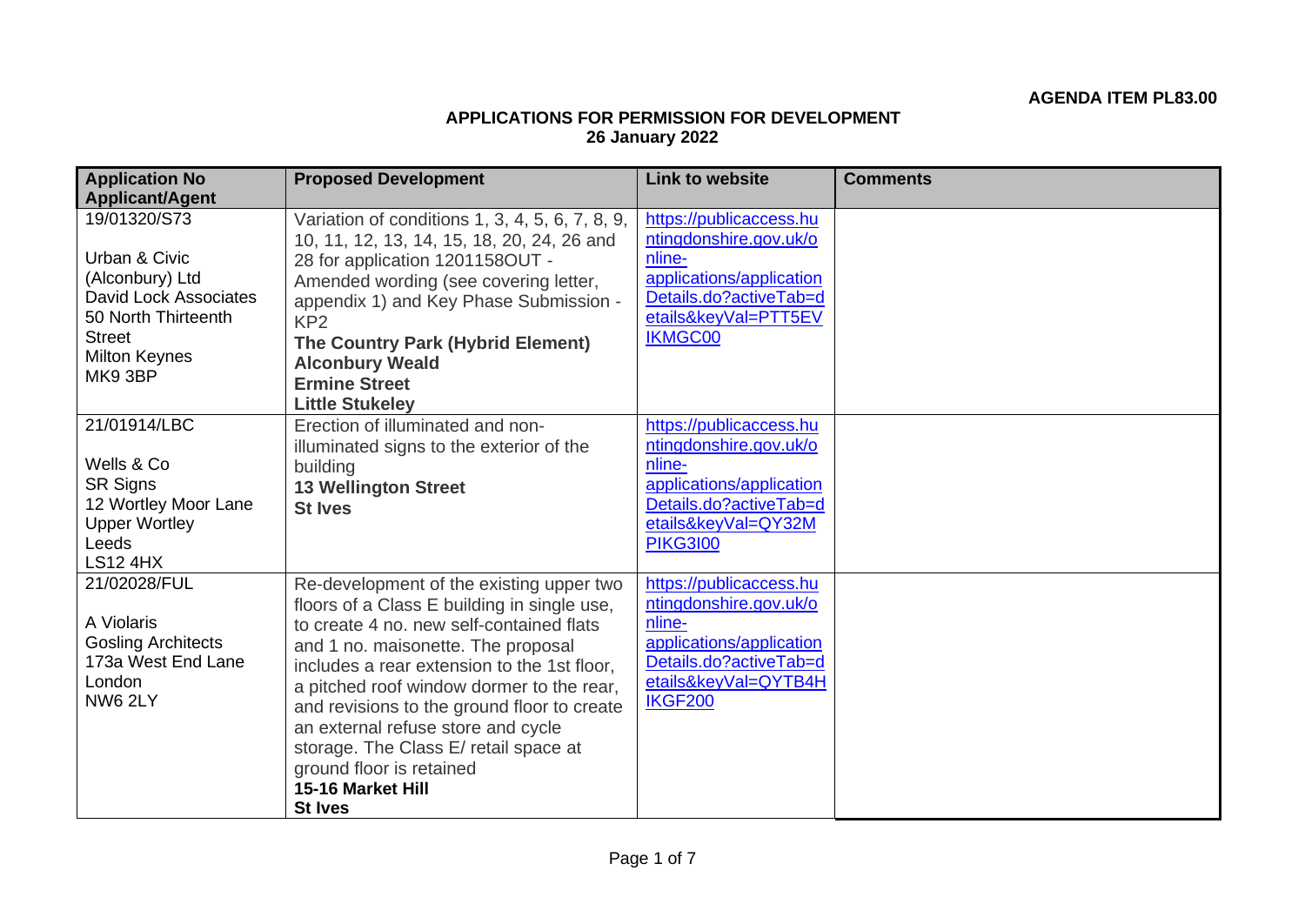| 21/02516/FUL                  | Extension to rear of Number 5 Crown<br>Street, St. Ives, PE27 5EB to provide | https://publicaccess.hu<br>ntingdonshire.gov.uk/o |  |
|-------------------------------|------------------------------------------------------------------------------|---------------------------------------------------|--|
| David Bridgens                | commercial use premises with under croft                                     | nline-                                            |  |
| <b>Colin Smith</b>            | parking                                                                      | applications/application                          |  |
| Down Ampney Well Hill         | <b>5 Crown Street</b>                                                        | Details.do?activeTab=d                            |  |
| Yaxham                        | <b>St Ives</b>                                                               | etails&keyVal=R1WF55                              |  |
| Dereham                       |                                                                              | <b>IKHYR00</b>                                    |  |
| <b>NR191RX</b>                |                                                                              |                                                   |  |
| 21/02567/FUL                  | Proposed 2 storey side and rear                                              | https://publicaccess.hu                           |  |
|                               | extension                                                                    | ntingdonshire.gov.uk/o                            |  |
| Sally Granshaw                | <b>72 Erica Road</b>                                                         | nline-                                            |  |
| Jon Trahearn                  | <b>St Ives</b>                                                               | applications/application                          |  |
| 21 Stirling Road              |                                                                              | Details.do?activeTab=d                            |  |
| St Ives<br><b>PE27 3UU</b>    |                                                                              | etails&keyVal=R28U9R<br><b>IKI4000</b>            |  |
| 21/02577/FUL                  | 2 Storey rear extension and ground floor                                     | https://publicaccess.hu                           |  |
|                               | rear extension to converted garage                                           | ntingdonshire.gov.uk/o                            |  |
| Mr Cross                      | <b>38 Waveney Road</b>                                                       | nline-                                            |  |
| <b>JPT Design Consultants</b> | <b>St Ives</b>                                                               | applications/application                          |  |
| Ltd                           |                                                                              | Details.do?activeTab=d                            |  |
| The Studio                    |                                                                              | etails&keyVal=R2AOY                               |  |
| 23 Halifax Road               |                                                                              | <b>CIKI5200</b>                                   |  |
| <b>Upper Cambourne</b>        |                                                                              |                                                   |  |
| <b>CB23 6AX</b>               |                                                                              |                                                   |  |
| 21/02583/OUT                  | Construction of a single dwelling within                                     | https://publicaccess.hu                           |  |
|                               | the grounds of an existing dwelling                                          | ntingdonshire.gov.uk/o                            |  |
| Mr Richard Herrmann           | 131 Green Leys                                                               | nline-                                            |  |
| 15 Newtown                    | <b>St Ives</b>                                                               | applications/application                          |  |
| Kimbolton<br><b>PE28 0HY</b>  |                                                                              | Details.do?activeTab=d                            |  |
|                               |                                                                              | etails&keyVal=R2B5N4<br><b>IKI5N00</b>            |  |
|                               |                                                                              |                                                   |  |
|                               |                                                                              |                                                   |  |
|                               |                                                                              |                                                   |  |
|                               |                                                                              |                                                   |  |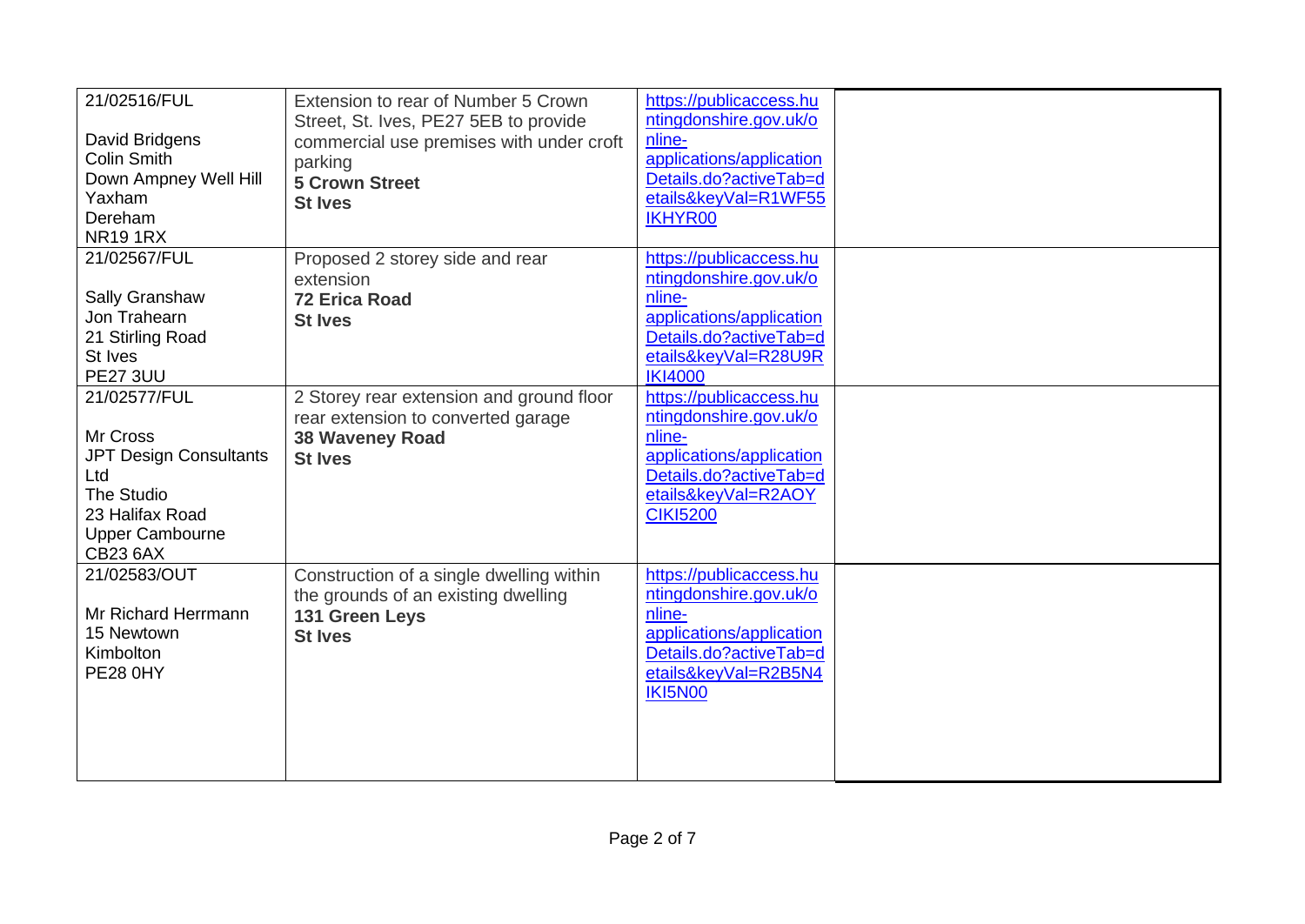| 21/02593/FUL                | Single storey rear/side extension following | https://publicaccess.hu  |  |
|-----------------------------|---------------------------------------------|--------------------------|--|
|                             | demolition of existing lean-to extension    | ntingdonshire.gov.uk/o   |  |
| Mr and Mrs Kearney          | <b>24 Tenterleas</b>                        | nline-                   |  |
| <b>Visual Creations Ltd</b> | <b>St Ives</b>                              | applications/application |  |
| 36 Longstanton Road         |                                             | Details.do?activeTab=d   |  |
| Over                        |                                             | etails&keyVal=R2D5VO     |  |
| <b>CB24 5PP</b>             |                                             | <b>IKI6X00</b>           |  |
| 21/02594/FUL                | Removal of existing asbestos roof and       | https://publicaccess.hu  |  |
|                             | replacement with steel roof                 | ntingdonshire.gov.uk/o   |  |
| <b>St Ives Town Council</b> | <b>Corn Exchange</b>                        | nline-                   |  |
| <b>Phillips Planning</b>    | <b>The Pavement</b>                         | applications/application |  |
| Services Ltd                | <b>St Ives</b>                              | Details.do?activeTab=d   |  |
| 7 Kingsway                  |                                             | etails&keyVal=R2D8M      |  |
| <b>Bedford</b>              |                                             | <b>SIKI7000</b>          |  |
| <b>MK42 9BA</b>             |                                             |                          |  |
| 21/02595/LBC                | Removal of existing asbestos roof and       | https://publicaccess.hu  |  |
|                             | replacement with steel roof                 | ntingdonshire.gov.uk/o   |  |
| <b>St Ives Town Council</b> | <b>Corn Exchange</b>                        | nline-                   |  |
| <b>Phillips Planning</b>    | <b>The Pavement</b>                         | applications/application |  |
| Services Ltd                | <b>St Ives</b>                              | Details.do?activeTab=d   |  |
| 7 Kingsway                  |                                             | etails&keyVal=R2D8M      |  |
| <b>Bedford</b>              |                                             | <b>VIKI7100</b>          |  |
| <b>MK42 9BA</b>             |                                             |                          |  |
| 21/02633/LBC                | Internal works to include removal of some   | https://publicaccess.hu  |  |
|                             | walling. Externally, one rotting door to be | ntingdonshire.gov.uk/o   |  |
| Mr Fred Caporaso            | replaced by a small window                  | nline-                   |  |
| <b>Richard Biddle</b>       | <b>1 Cromwell Place</b>                     | applications/application |  |
| 60 Maytrees                 | <b>St Ives</b>                              | Details.do?activeTab=d   |  |
| St Ives                     |                                             | etails&keyVal=R2MI13I    |  |
| <b>PE27 5WZ</b>             |                                             | KIBC00                   |  |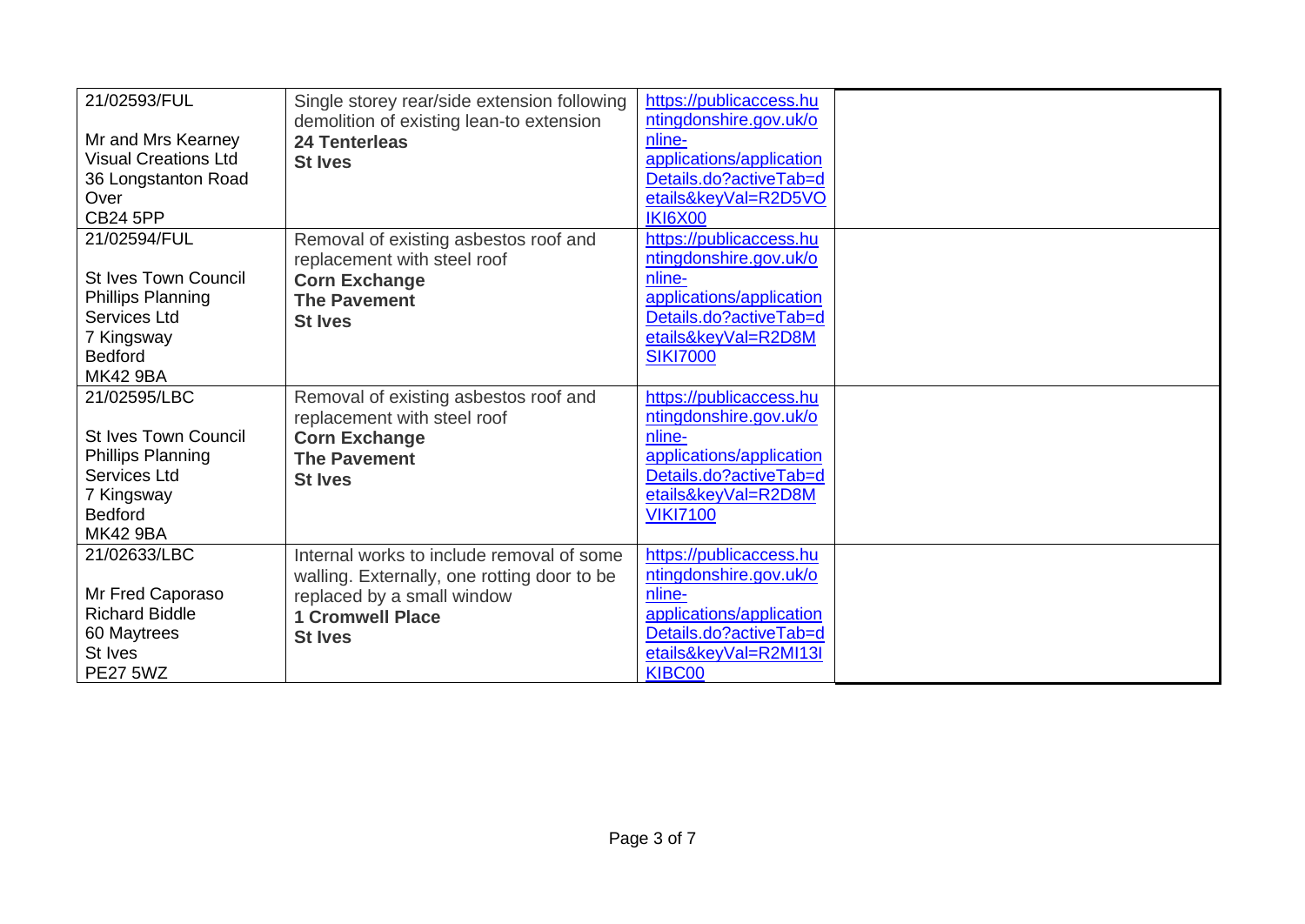| 21/02694/FUL<br>Mr Reginald Norgan<br>Peter George Town<br>Planning<br>Nine Hills Road<br>Cambridge<br><b>CB2 1GE</b> | Conversion, extension and alteration of<br>existing building including the addition of<br>an additional storey to create 10no. self-<br>contained residential units (comprising 7 x<br>2-bedroom and 3 x 1-bedroom units) with<br>single commercial unit (Use Class E) at<br>ground floor level. New shopfronts and<br>alterations to fenestration along The<br>Pavement and White Hart Lane<br>11-12 The Pavement<br><b>St Ives</b> | https://publicaccess.hu<br>ntingdonshire.gov.uk/o<br>nline-<br>applications/application<br>Details.do?activeTab=d<br>etails&keyVal=R34XW2<br><b>IKIIJ00</b> |  |
|-----------------------------------------------------------------------------------------------------------------------|--------------------------------------------------------------------------------------------------------------------------------------------------------------------------------------------------------------------------------------------------------------------------------------------------------------------------------------------------------------------------------------------------------------------------------------|-------------------------------------------------------------------------------------------------------------------------------------------------------------|--|
| 21/02696/FUL<br>Mr Jason Heard<br>44 Burstellars<br>St Ives<br><b>PE27 3XX</b>                                        | Ground floor front extension and<br>replacement of pitched roof above<br>existing garage<br><b>44 Burstellars</b><br><b>St Ives</b>                                                                                                                                                                                                                                                                                                  | https://publicaccess.hu<br>ntingdonshire.gov.uk/o<br>nline-<br>applications/application<br>Details.do?activeTab=d<br>etails&keyVal=R3669RI<br>KIIN00        |  |
| 21/02699/FUL<br>Mr N Busawon<br><b>Michael Ramus</b><br>Architects<br>76 Priory Road<br>Kenilworth<br>CV8 1LQ         | Demolition of existing garage and erection<br>of side extension<br><b>7 Gorse Way</b><br><b>St Ives</b>                                                                                                                                                                                                                                                                                                                              | https://publicaccess.hu<br>ntingdonshire.gov.uk/o<br>nline-<br>applications/application<br>Details.do?activeTab=d<br>etails&keyVal=R36HEN<br><b>IKIIY00</b> |  |
| 21/02818/NMA<br>Mr Timothy Cleary<br>Biddle & Co<br>60 Maytrees<br>St Ives<br><b>PE27 5WZ</b>                         | Non material amendment for<br>21/00086/HHFUL To reduce the number<br>of roof lights from three to two and to the<br>location and style of the velux windows<br><b>14 The Waits</b><br><b>St Ives</b>                                                                                                                                                                                                                                 | https://publicaccess.hu<br>ntingdonshire.gov.uk/o<br>nline-<br>applications/application<br>Details.do?activeTab=d<br>etails&keyVal=R45S49I<br>K0EC00        |  |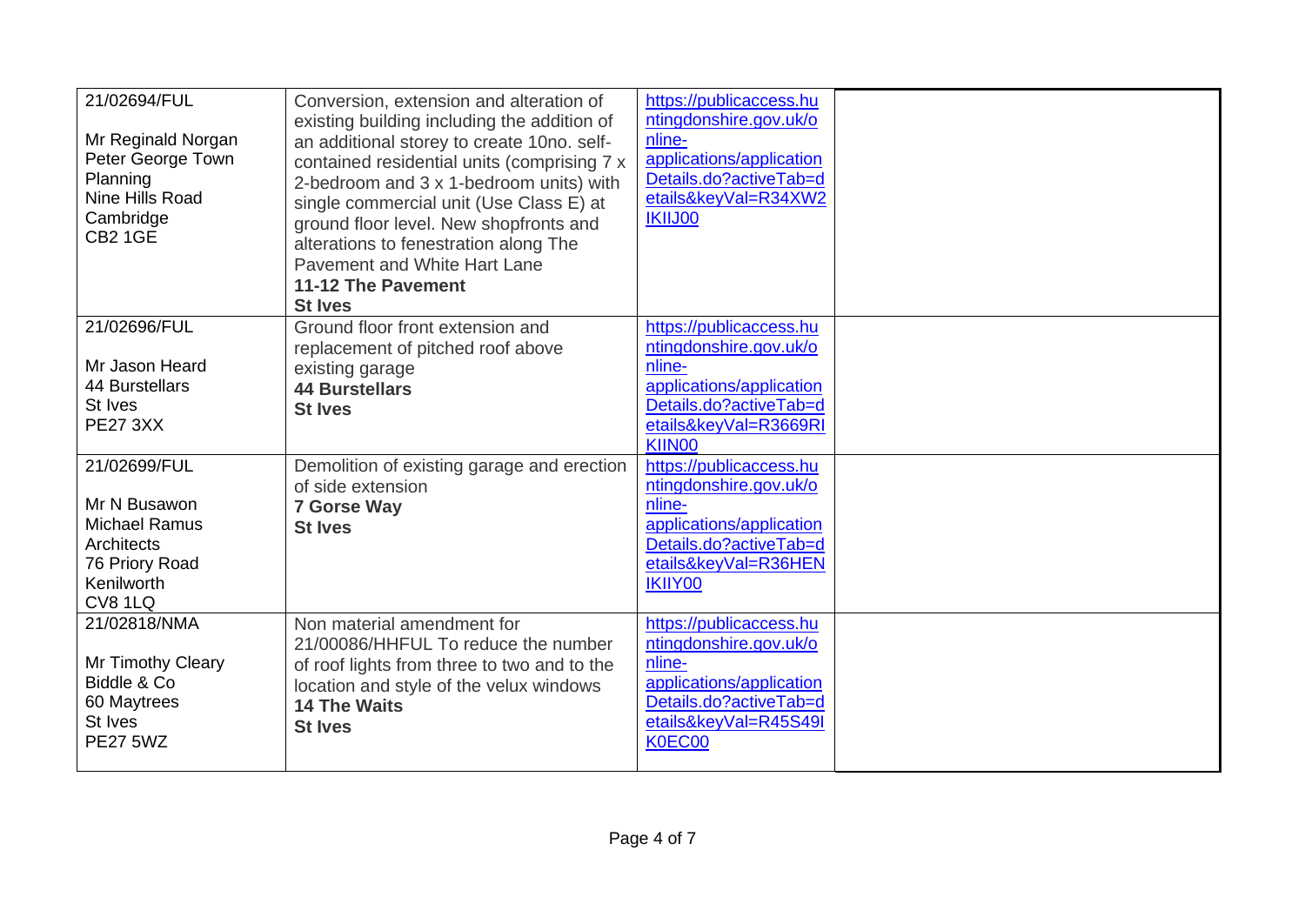| 21/02829/FUL<br>Mr and Mrs D Coulson<br><b>Greg Saberton Design</b><br>Tom's Hole Barn<br><b>Branch Bank</b><br>Prickwillow<br>Ely<br>CB7 4UR | Single storey extension to front and rear<br>and internal alterations<br>4 Pig Lane<br><b>St Ives</b>                                                                 | https://publicaccess.hu<br>ntingdonshire.gov.uk/o<br>nline-<br>applications/application<br>Details.do?activeTab=d<br>etails&keyVal=R4974AI<br>K0FS00        |  |
|-----------------------------------------------------------------------------------------------------------------------------------------------|-----------------------------------------------------------------------------------------------------------------------------------------------------------------------|-------------------------------------------------------------------------------------------------------------------------------------------------------------|--|
| 21/02840/FUL<br>Mr and Mrs E and M<br>Parsons<br><b>Bassett Architects</b><br>24 Burkett Way<br>Histon<br><b>CB24 9XU</b>                     | Demolition of existing single storey rear<br>extension for the construction of new<br>single storey rear and side extension<br><b>39 Tenterleas</b><br><b>St Ives</b> | https://publicaccess.hu<br>ntingdonshire.gov.uk/o<br>nline-<br>applications/application<br>Details.do?activeTab=d<br>etails&keyVal=R4F5R3I<br><b>KJ0B00</b> |  |
| 21/80401/COND<br>Mr Khalid Mahmood<br>Campbell McCrae Ltd<br>5 The Stiles<br>Godmanchester<br><b>PE29 2JF</b>                                 | Conditional information for 20/01065/FUL:<br>C3 (materials), C9 (Hard and Soft<br>Landscaping), C11 (Biodiversity)<br><b>71 Burstellars</b><br><b>St Ives</b>         | https://publicaccess.hu<br>ntingdonshire.gov.uk/o<br>nline-<br>applications/application<br>Details.do?activeTab=d<br>etails&keyVal=R49IZGI<br>KIYO00        |  |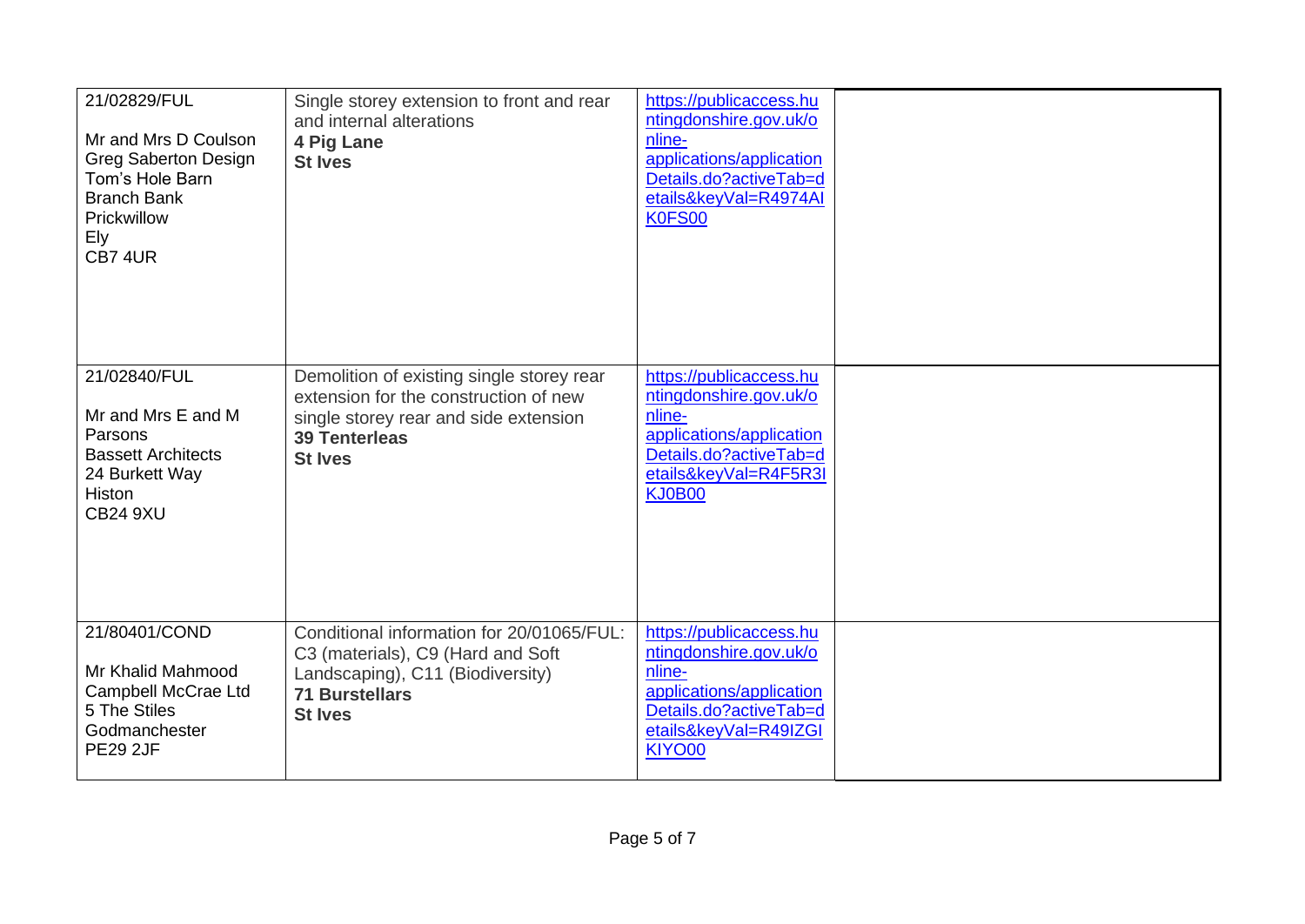| 21/80390/COND<br>Mr C Belton<br>e-gg<br><b>Telecom House</b><br>125-135 Preston Road<br><b>Brighton</b><br>BN1 6AF | Conditional Information for 21/00885/FUL:<br>C6 (Biodiversity Method and<br>Enhancement), C7 (soft landscape), C8<br>(Landscape and Ecological Management<br>Plan), C9 (Hard Surfacing), C10 (Parking<br>and walkways), C12 (gates and fencing),<br>C13 (Replacement external materials),<br>C14 (cycle provision)<br><b>Fairway Cottage</b><br><b>Westwood Road</b><br><b>St Ives</b> | https://publicaccess.hu<br>ntingdonshire.gov.uk/o<br>nline-<br>applications/application<br>Details.do?activeTab=d<br>etails&keyVal=R45TMC<br><b>IKIX000</b> |  |
|--------------------------------------------------------------------------------------------------------------------|----------------------------------------------------------------------------------------------------------------------------------------------------------------------------------------------------------------------------------------------------------------------------------------------------------------------------------------------------------------------------------------|-------------------------------------------------------------------------------------------------------------------------------------------------------------|--|
| 21/80339/COND<br>Mr David Elms<br>2 The Shires<br><b>Bluntisham</b><br><b>PE28 3XZ</b>                             | Conditional Information for 20/01904/FUL:<br>C12 (Badger walkover pre-<br>commencement)<br><b>Columbus House</b><br><b>12 Stocks Bridge Way</b><br><b>St Ives</b>                                                                                                                                                                                                                      | https://publicaccess.hu<br>ntingdonshire.gov.uk/o<br>nline-<br>applications/application<br>Details.do?activeTab=d<br>etails&keyVal=R1BNO3<br>IK0FS00        |  |
| 22/80007/COND<br>Mr Thomas Ransom<br>1 Wiggin Hill<br>Old Ramsey Road<br>St Ives<br><b>PE27 3LL</b>                | Conditonal Information for 20/01116/FUL:<br>C8 (Bio enhancements)<br><b>Bungalow 1</b><br><b>Old Ramsey Road</b><br><b>St Ives</b>                                                                                                                                                                                                                                                     | https://publicaccess.hu<br>ntingdonshire.gov.uk/o<br>nline-<br>applications/application<br>Details.do?activeTab=d<br>etails&keyVal=R5A3LLI<br><b>KJA500</b> |  |